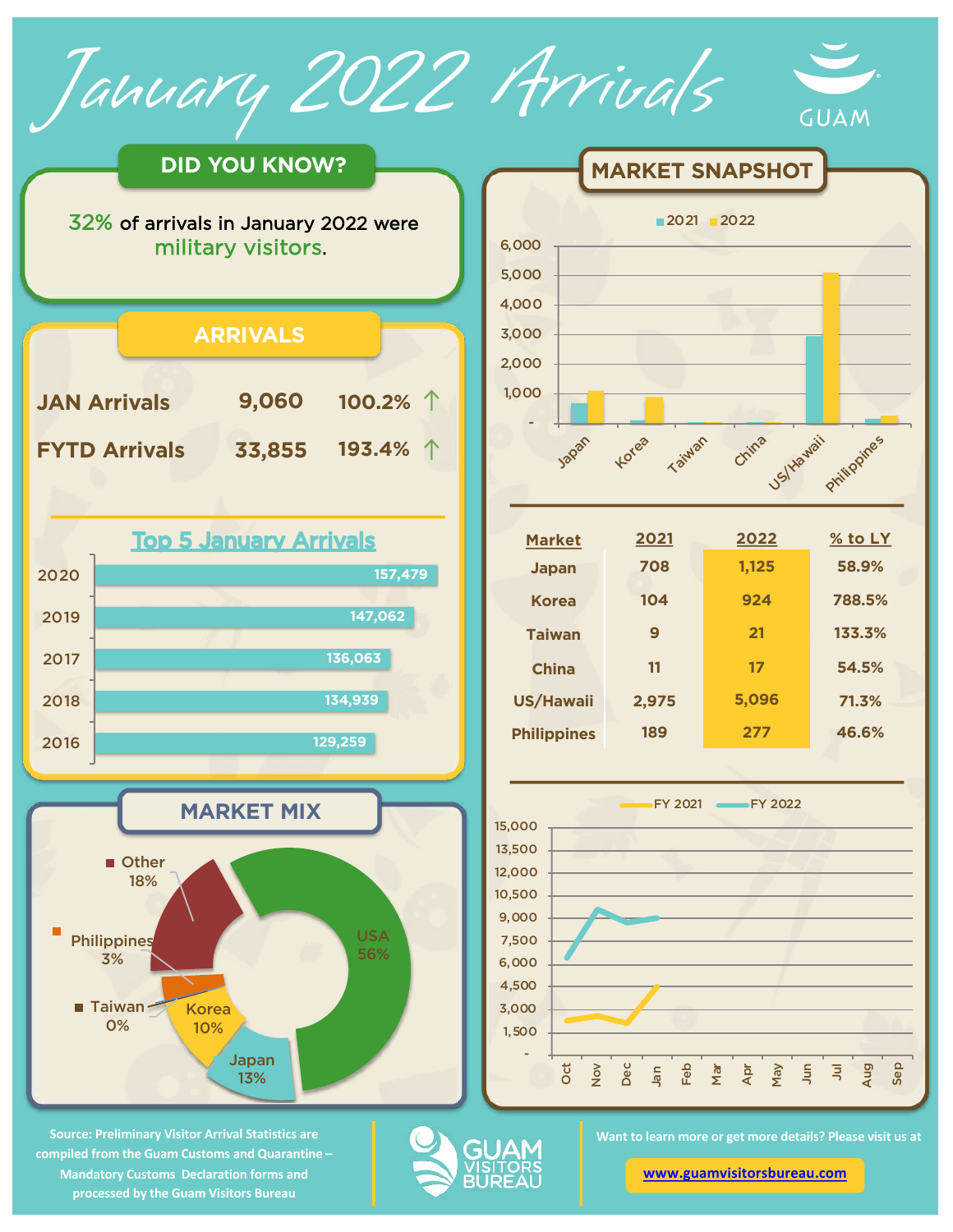## **Preliminary Visitor Arrival Summary January 2022**



|                                        | $Jan-21$ | <b>Jan-22</b> | % from LY |  |  |  |
|----------------------------------------|----------|---------------|-----------|--|--|--|
| Civilian Air Arrivals <sup>a</sup>     | 2,439    | 6,230         | 155.4%    |  |  |  |
| Civilian Sea Arrivals <sup>a</sup>     | 6        | 18            | 200.0%    |  |  |  |
| Armed Forces Air Arrivals <sup>a</sup> | 2.081    | 2,812         | 35.1%     |  |  |  |
| Armed Forces Sea Arrivals <sup>a</sup> |          |               |           |  |  |  |
| <b>TOTAL VISITOR ARRIVALS</b>          | 4.526    | 9.060         | 100.2%    |  |  |  |

|                                                                                                                                        | <b>Jan-21</b>  | <b>Jan-22</b>               | % from LY        |
|----------------------------------------------------------------------------------------------------------------------------------------|----------------|-----------------------------|------------------|
| Civilian Air Arrivals <sup>a</sup>                                                                                                     | 2,439          | 6,230                       | 155.4%           |
| Civilian Sea Arrivals <sup>a</sup>                                                                                                     | 6              | 18                          | 200.0%           |
| Armed Forces Air Arrivals <sup>a</sup>                                                                                                 | 2,081          | 2,812                       | 35.1%            |
| Armed Forces Sea Arrivals <sup>a</sup>                                                                                                 | $\circ$        | 0                           |                  |
| <b>TOTAL VISITOR ARRIVALS</b>                                                                                                          | 4,526          | 9,060                       | 100.2%           |
| <b>ORIGIN OF AIR ARRIVALS (Civilian &amp; Armed Forces)</b>                                                                            | <u>Jan-21</u>  | <b>Jan-22</b>               | % from LY        |
| <b>JAPAN</b>                                                                                                                           | 708            | 1,125                       | 58.9%            |
| Kanto (Tokyo)                                                                                                                          | 126            | 222                         | 76.2%            |
| Chubu (Nagoya)                                                                                                                         | 16             | 74                          | 362.5%           |
| Kinki (Osaka)                                                                                                                          | $\overline{4}$ | 10 <sup>°</sup>             | 150.0%           |
| Koshinetsu                                                                                                                             | 1              | 12                          | 1100.0%          |
| Hokuriku                                                                                                                               | 6              | 6                           | 0.0%             |
| Tohoku                                                                                                                                 | 74             | 74                          | 0.0%             |
| Kyushu                                                                                                                                 | 89             | 14                          | $-84.3%$         |
| Chugoku                                                                                                                                | 50             | 16                          | $-68.0%$         |
| Hokkaido                                                                                                                               | 85             | 76                          | $-10.6%$         |
| Shikoku                                                                                                                                | 3              | $\mathcal{I}$               | $-66.7%$         |
| Okinawa/Miya                                                                                                                           | 101            | 442                         | 337.6%           |
| Other                                                                                                                                  | 153            | 178                         | 16.3%            |
| <b>KOREA</b>                                                                                                                           | 104            | 924                         | 788.5%           |
| Seoul                                                                                                                                  | 36             | 474                         | 1216.7%          |
| Incheon/Gyeonggi                                                                                                                       | 39             | 222                         | 469.2%           |
| Chungnam/Daejeon                                                                                                                       | $\overline{c}$ | 27                          | 1250.0%          |
| Jeonbuk/Gwanju                                                                                                                         | $\overline{a}$ | 11                          | 450.0%           |
| Gyeonbuk/Daegu                                                                                                                         | $\overline{1}$ | 20                          | 1900.0%          |
| Busan                                                                                                                                  | 3              | 60                          | 1900.0%          |
| Ulsan<br>Other                                                                                                                         | $\mathcal{I}$  | 10 <sup>°</sup>             | 900.0%           |
| <b>TAIWAN</b>                                                                                                                          | 20<br>9        | 100<br>$21$                 | 400.0%<br>133.3% |
|                                                                                                                                        |                |                             |                  |
| Taipei                                                                                                                                 | 8              | 13                          | 62.5%            |
| Kaohsiung<br>Taichung                                                                                                                  |                | $\sqrt{2}$<br>$\mathcal{I}$ |                  |
| Taoyuan, Miaoli, Hsinehu                                                                                                               |                | $\sqrt{2}$                  |                  |
| Hsinchu                                                                                                                                | $\mathcal{I}$  | $\mathcal{I}$               | 0.0%             |
| Other                                                                                                                                  |                | $\overline{c}$              |                  |
| <b>CHINA</b>                                                                                                                           | 11             | $\overline{17}$             | 54.5%            |
| Beijing                                                                                                                                | $\blacksquare$ | $\mathfrak z$               |                  |
| Shanghai                                                                                                                               | 10             | 8                           | $-20.0%$         |
| Guangzhou                                                                                                                              |                |                             | $0.0\%$          |
| Other                                                                                                                                  |                | 5                           |                  |
| US/HAWAII                                                                                                                              | 2,975          | 5,096                       | 71.3%            |
| <b>CNMI</b>                                                                                                                            | 181            | 509                         | 181.2%           |
| <b>PALAU</b>                                                                                                                           | 3              | 42                          | 1300.0%          |
| <b>FSM</b>                                                                                                                             | 117            | 247                         | 111.1%           |
| RMI                                                                                                                                    | $\overline{2}$ |                             | $-50.0%$         |
| <b>PHILIPPINES</b>                                                                                                                     | 189            | 277                         | 46.6%            |
| <b>AUSTRALIA</b>                                                                                                                       | 116            | 431                         | 271.6%           |
| <b>EUROPE</b>                                                                                                                          | 12             | 114                         | 850.0%           |
| <b>HONG KONG</b>                                                                                                                       | $\mathbf{1}$   | 3                           | 200.0%           |
| <b>RUSSIA</b>                                                                                                                          | 3              | 19                          | 533.3%           |
| <b>SINGAPORE</b>                                                                                                                       | $\mathbf{1}$   | 22                          | 2100.0%          |
| <b>INDIA</b>                                                                                                                           | 33             | 4                           | $-87.9%$         |
| <b>MALAYSIA</b>                                                                                                                        | $\overline{2}$ | $\overline{2}$              | 0.0%             |
| OTHER/UNKNOWN                                                                                                                          | 53             | 188                         | 254.7%           |
| QUARTERLY VISITOR INDUSTRY STATISTICS (October - December 2020 vs October - December 2021)<br><b>Hotel Occupancy Taxes<sup>c</sup></b> | \$2,577,165.18 | \$2,632,216.87              | 2.1%             |
| Weighted Hotel Occupancy Rate <sup>d</sup>                                                                                             | 38.7%          | 45.9%                       | 18.6%            |

Weighted Hotel Room Rate<sup>d</sup> 5154.08 \$166.14 7.8%